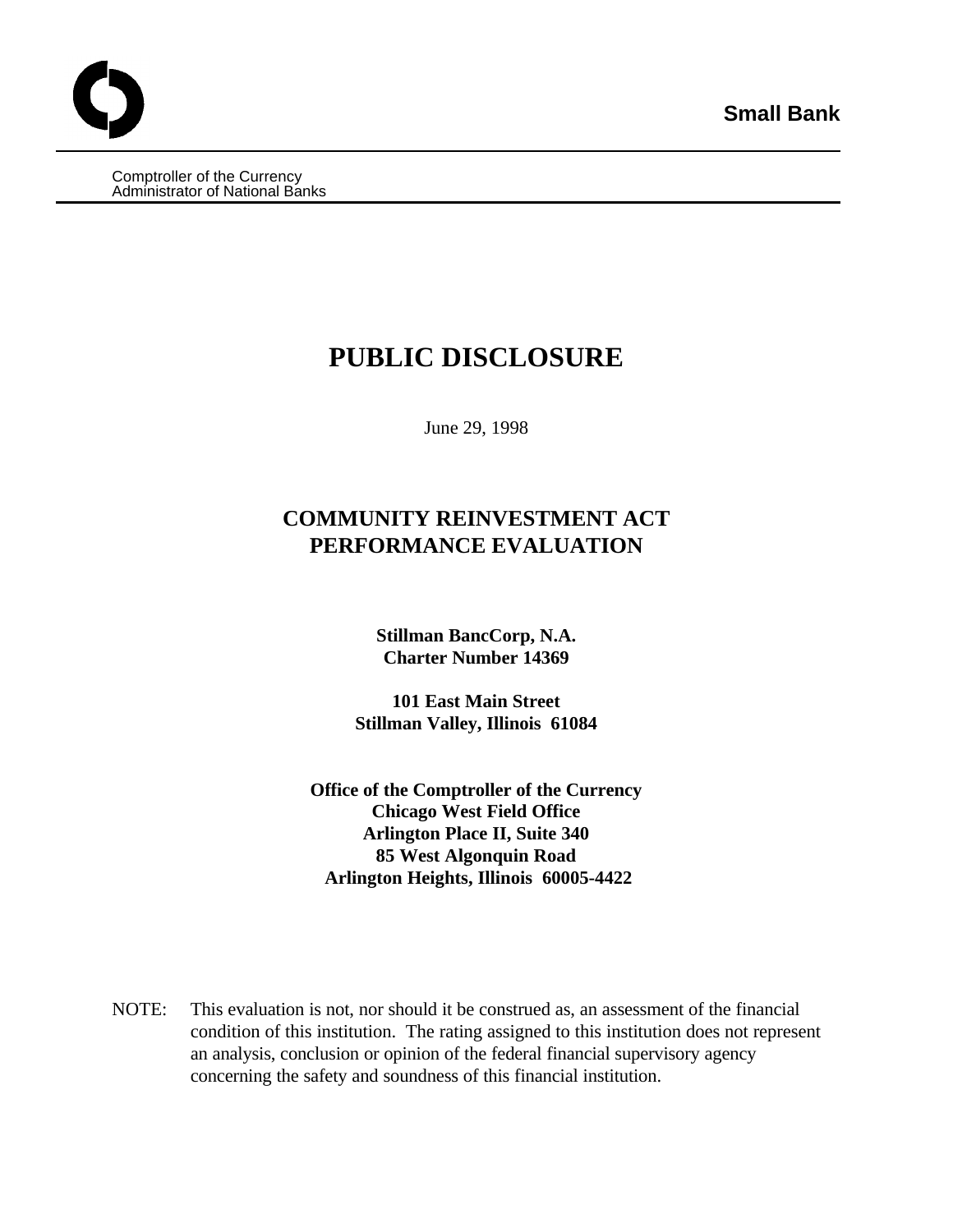# **GENERAL INFORMATION**

*The Community Reinvestment Act (CRA) requires each federal financial supervisory agency to use its authority when examining financial institutions subject to its supervision, to assess the institution's record of meeting the credit needs of its entire community, including low- and moderateincome neighborhoods, consistent with safe and sound operation of the institution. Upon conclusion of such examination, the agency must prepare a written evaluation of the institution's record of meeting the credit needs of its community.* 

*This document is an evaluation of the Community Reinvestment Act (CRA) performance of Stillman BancCorp, National Association (SBNA) prepared by the Office of the Comptroller of the Currency (OCC), the institution's supervisory agency, as of June 29, 1998. The agency rates the CRA performance of an institution consistent with the provisions set forth in Appendix A to 12 C.F.R. Part 25.*

# **INSTITUTION'S CRA RATING:** This institution is rated **Outstanding.**

- SBNA is a leader in the origination of home mortgage loans within the bank's assessment area.
- SBNA's originates a large majority of their commercial loans to small businesses and small farms.
- SBNA's loan-to-deposit ratio is reasonable.
- A majority of loans are made to borrowers within their assessment area.
- Investments and services enhance credit availability in the assessment area.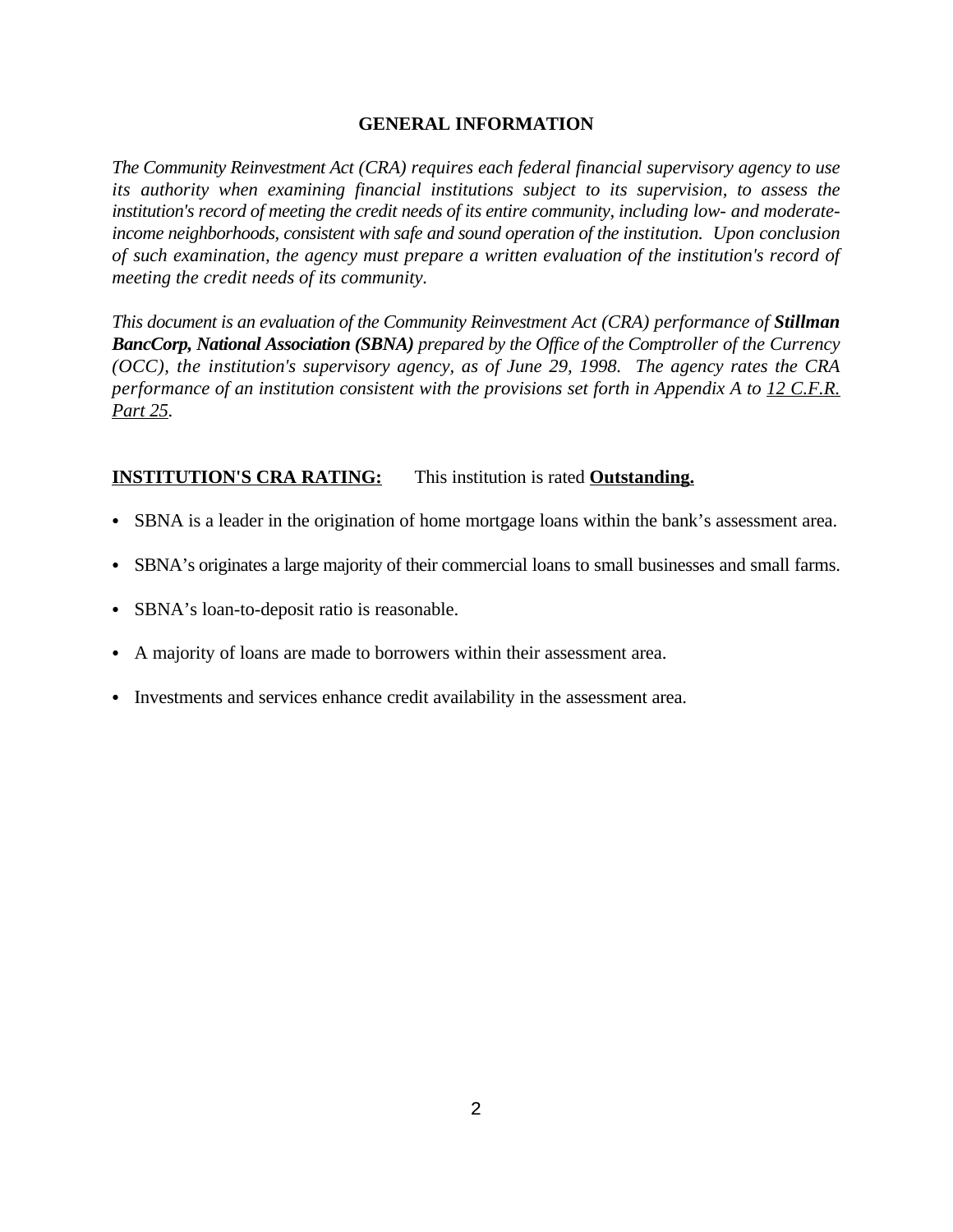#### **DESCRIPTION OF INSTITUTION**

Stillman BancCorp, N.A. (SBNA) is a wholly owned subsidiary of Stillman BancCorp, Incorporated, a one bank holding company. The bank is based in Stillman Valley, Illinois, a town approximately 10 miles south of Rockford. The main office is located in downtown Stillman Valley with full service branches in Byron, Oregon, and Rochelle.

On March 31, 1998, SBNA had total assets of \$177 million, net income of \$788 thousand and a loan-to-deposit ratio of 58%. Loans represent 47% of total assets. Commercial and commercial real estate lending represent 33%, residential real estate lending represents 35%, agricultural lending represents 21% and consumer lending represents 11% of gross loans.

The bank offers numerous loan products including commercial, commercial real estate, consumer home improvement, home equity lines of credit, and various home loan products. However, the bank's lending efforts are largely concentrated on commercial, agricultural, and residential lending.

There are no financial or legal impediments which would impact SBNA's ability to meet the credit needs of its community. This evaluation considered the bank's performance since the last examination, dated May 30, 1995, at which the bank received an Outstanding rating.

# **DESCRIPTION OF ASSESSMENT AREA**

The assessment area is comprised of the entire political subdivision of Ogle County, which is a portion of the Rockford Metropolitan Statistical Area (MSA 6880). The assessment area represents 10 geographies. All of the census tracts within the assessment area are middle-income. The assessment area includes geographies where the bank has a branch and where a substantial portion of the bank's loans have been originated and receives a majority of its deposits.

There are 12,866 families within the bank's assessment area. Sixteen percent of the families are lowincome, 22% are moderate-income, 29% are middle-income, and 33% are upper-income. The median family income for the assessment area is \$47,100.

The local economy is stable and is predominantly agricultural. Further there is some reliance on the service industry and manufacturing. The largest local employer is Commonwealth Edison. Other major employers include Quebecor Printing, Kable News, Wood Equipment Co., Carbon, Inc., and Rochelle Foods, Inc. In May, the unemployment rate in the assessment area was 3 %, which was lower than the state and national unemployment rates of 3.8% and 4.2%, respectively.

Many financial institutions serve the assessment area. According to 1996 Home Mortgage Disclosure Act (HMDA) information, 98 financial institutions originated real estate mortgages in the bank's assessment area. Many of the banks located in the assessment area are branches of larger regional and money center banks. Four other independent banks are based near the bank's locations. Three additional independent banks are located within the assessment area.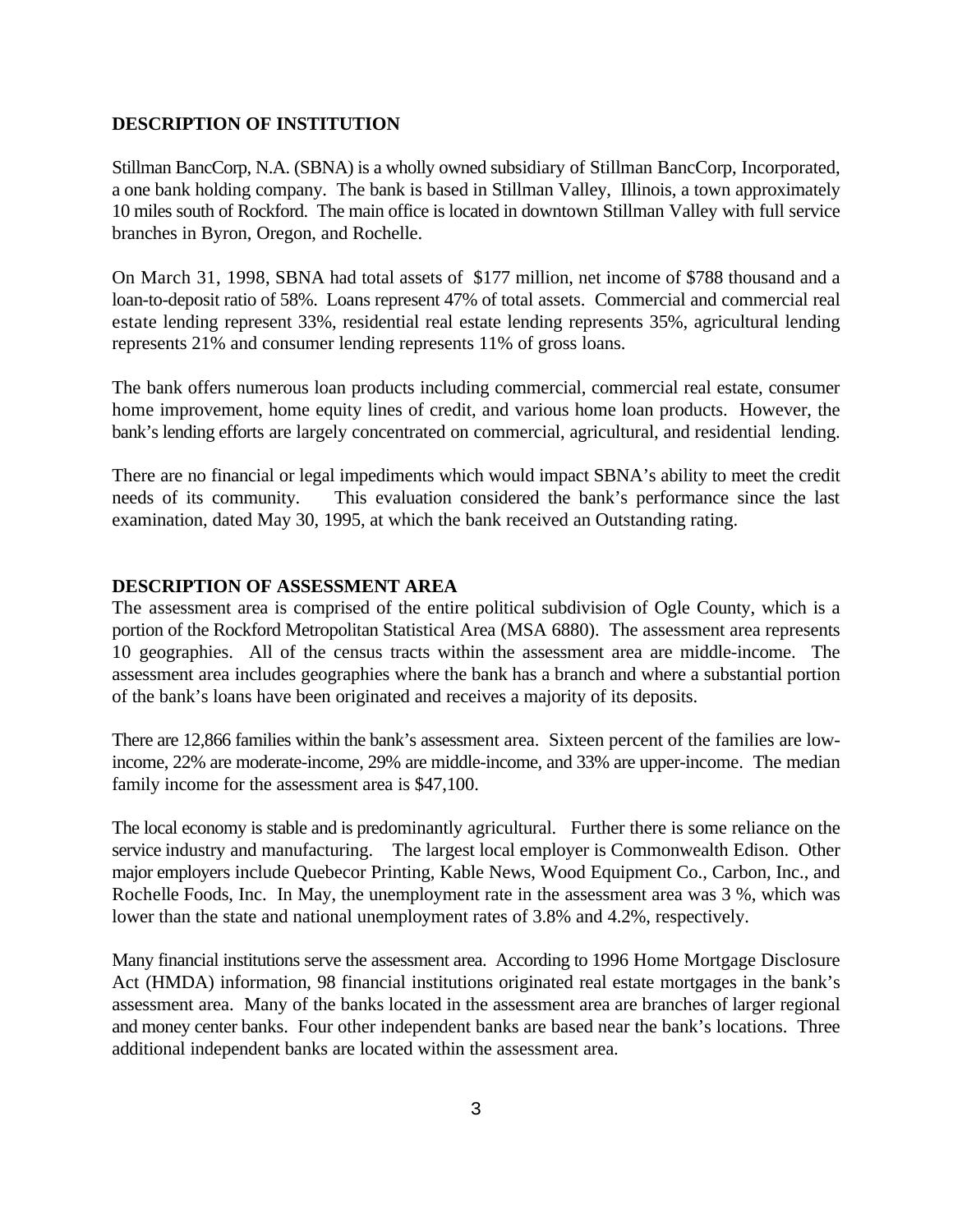The most significant credit need is affordable housing, including low down payment programs. These needs were identified through several community contacts with housing and government representatives contacted by banking regulatory agencies within the last 24 months.

# **CONCLUSIONS WITH RESPECT TO PERFORMANCE CRITERIA:**

# **Lending to Borrowers of Different Incomes and to Businesses of Different Sizes**

## Mortgage Lending

The distribution of home loans among borrowers of various income levels is reasonable when compared to the income distribution of the assessment area's families. This distribution is enhanced by SBNA's leadership and domination of the market share of lending within the assessment area. For an institution of this size, SBNA's market share is strong and typically more than three times higher than other mortgage lenders in the area. Even more impressive is the fact that SBNA's is the leader in mortgage lending over and above large country wide mortgage lenders and large regional and money center banks within the area.

The bank's market share remains strong in reviewing their responsiveness to low-to moderate-income borrowers. Market share data for 1996 HMDA activity reveals that the bank leads in lending to lowand moderate-income borrowers within its assessment area. For low-income borrowers, SBNA ranked first out of twenty-three lenders, with a 46% market share. For moderate-income borrowers, the bank also ranked first out of forty-eight lenders, with a 30% market share.

While lending to low-and moderate-income borrowers is slightly below the population's income distribution characteristics, the bank's strong market share indicate that SBNA is making strong efforts to provide mortgage loans to all people in the assessment area with the ability to borrow. The table below reflects that within the assessment area, the bank originated 29% to low- and moderateincome borrowers, in 1996. The percentage of originations to low- and moderate-income borrowers improved to 31% in 1997. Thirty-eight percent of the area's families are low-and moderate-income. It is also important to note, as an aside fact, that 7% of the households within the assessment area are below the poverty level. As such, the opportunity to extend home mortgage credit may be reduced and may have a limited ability to assume debt obligations.

In response to identified community credit needs, the bank recently developed an affordable mortgage program. The "No Cost Mortgage Program" was initiated in December 1997 and does not require any closing cost. There is no minimum loan amount and the bank allows up to a 95% loan to value ratio with private mortgage insurance. Response has been good with 96 loans originated, to date.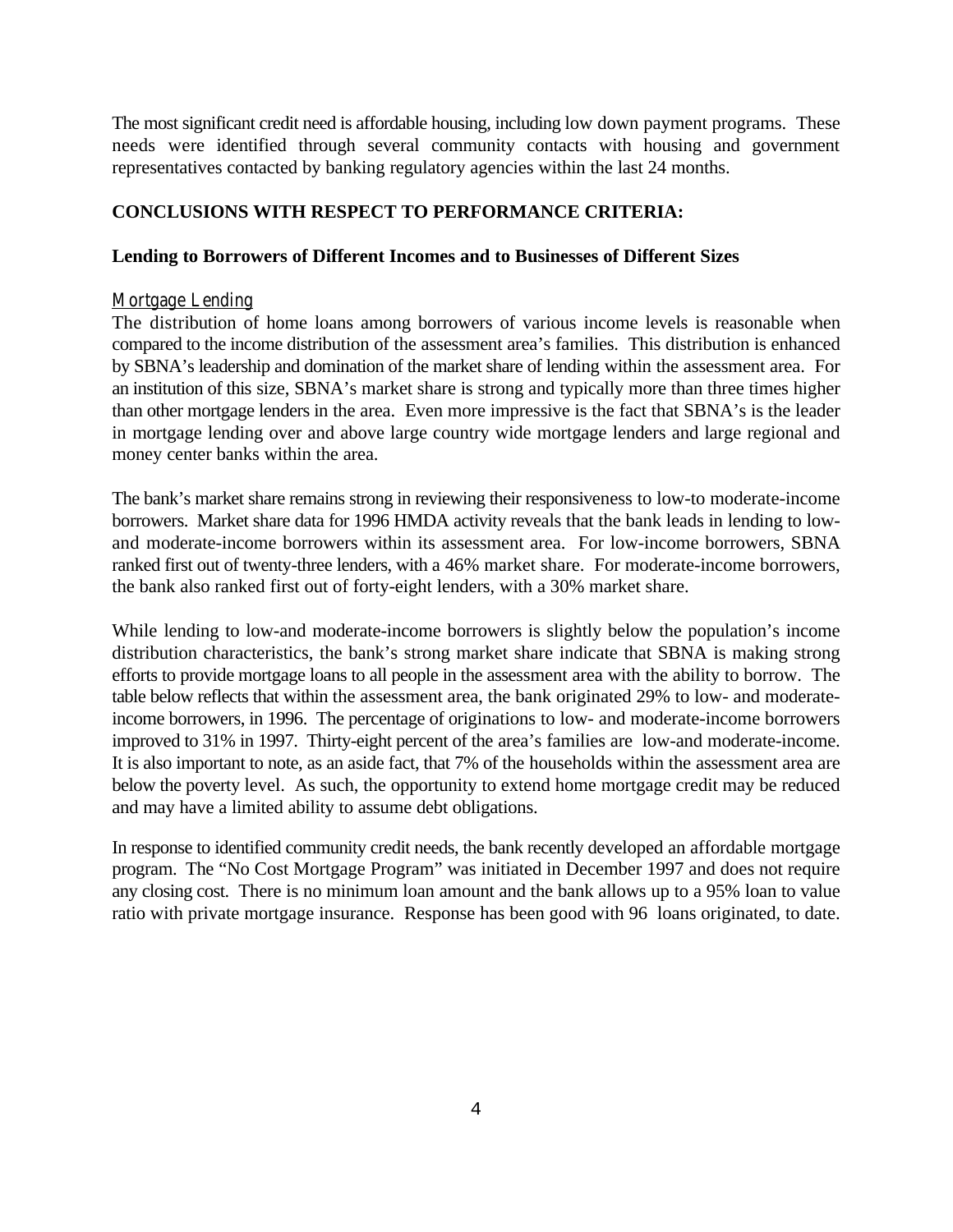| <b>Home Mortgage Loans By Borrower Income</b>    |      |               |           |               |      |               |           |               |                                                  |
|--------------------------------------------------|------|---------------|-----------|---------------|------|---------------|-----------|---------------|--------------------------------------------------|
| <b>Borrower</b><br>Income<br><b>Distribution</b> | 1996 |               |           |               | 1997 |               |           |               | <b>Assessment Area</b><br><b>Characteristics</b> |
|                                                  | #    | $\frac{6}{6}$ | \$(000's) | $\frac{6}{6}$ | #    | $\frac{0}{0}$ | \$(000's) | $\frac{6}{9}$ | % of Families                                    |
| Low                                              | 41   | 9%            | 771       | 4%            | 47   | 12%           | 1,152     | 6%            | 16%                                              |
| Moderate                                         | 88   | 20%           | 2,684     | 13%           | 74   | 19%           | 2,448     | 14%           | 22%                                              |
| Middle                                           | 141  | 32%           | 6,152     | 31%           | 124  | 32%           | 4,957     | 28%           | 29%                                              |
| Upper                                            | 164  | 37%           | 9.576     | 48%           | 137  | 35%           | 8,695     | 49%           | 33%                                              |
| <b>Income Not</b><br>Available                   | 11   | 2%            | 709       | 4%            | 10   | 2%            | 642       | 3%            | N/A                                              |
| Total                                            | 445  | 100%          | 19,892    | 100%          | 392  | 100%          | 17,894    | 100%          | 100%                                             |

Source: 1996 and Year-to-date 1997 HMDA - LAR . Includes only owner-occupied units.

#### Small Business and Small Farm Lending

The bank originates a significant number of loans to small businesses and small farms in its assessment area. Small business loans, in general, include loans secured by nonfarm nonresidential loans as defined in the Call Report and Thrift Financial Reports (TFR), in amounts less than \$1 million. Small farm loans are loans for farming purposes less than \$500,000. We sampled 25 commercial and farm loans originated in 1997 to determine the extent of the bank's originations. Of the sample reviewed, 100% of the number of loans were to small businesses or small farms. Of those small business and small farm loans, 80% had revenues less than one million. Sixty-four percent of the loans were for amounts less than \$100,000.

#### **Loan to Deposit Ratio**

The bank's loan-to-deposit ratio is reasonable when compared to the three competitor banks in Ogle County. The loan-to-deposit ratio averaged 58.16% since the last CRA examination. The average loan-to-deposit ratio for the three competitor banks, for the same period, is 55%. However, the bank's loan-to-deposit ratio does not reflect the significant volume of mortgage loans that are originated and subsequently sold on the secondary market.

The magnitude of secondary market activity consists of fixed rate loans sold to Freddie Mac. Approximately \$100 million of the Freddie Mac loans are serviced by the bank. Adjusting for loans sold to Freddie Mac, the average loan-to-deposit ratio, for five quarters, increases significantly to 132%.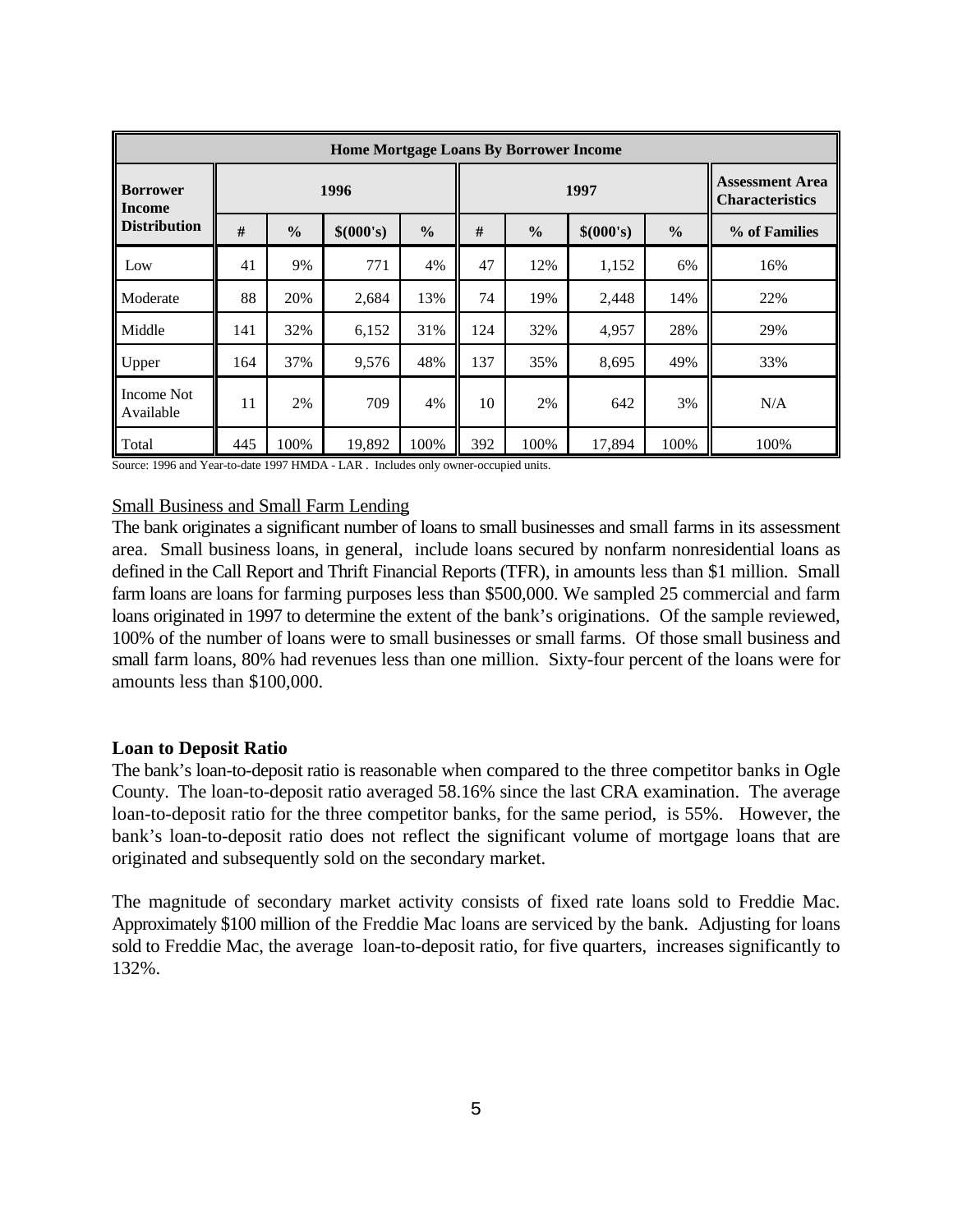#### **Geographic Distribution of Loans**

All 10 census tracts in the assessment area are middle-income. As such, an assessment of the geographic distribution of loans is not meaningful.

#### **Lending in Assessment Area**

The majority of SBNA's lending is within their assessment area. For 1996 and 1997, 77% of the number and 72% of the dollar amount of home mortgage loans were originated within the bank's assessment area. A random sample of 25 of small business and small farm loans originated in 1998 revealed that 68% of the number and 49% of the dollar amount were within SBNA's assessment area.

#### **Compliance with Antidiscrimination Laws and Regulations**

We conducted a fair lending examination to determine if all applicants that applied for refinanced loans were treated similarly. We determined if the rates and terms granted to approved borrowers of the prohibited basis group were similar to other approved loan borrowers. We found no evidence of discrimination.

#### **Response to Complaints**

SBNA has not received any complaints since the prior examination.

# **CONCLUSIONS WITH RESPECT TO INVESTMENTS AND SERVICES**

#### **Investments**

SBNA's investing activities enhances credit availability in its assessment area. This conclusion is based on the needs and opportunities within the market identified through community contacts and the bank's size and financial capacity. The bank provides investments in its communities primarily through cash contributions and grants to various organizations serving low- and moderate-income residents in its assessment area. They primarily promote child care and social services. SBNA contributed to 6 different organizations, totaling \$31,120, during this evaluation period.

#### **Services**

SBNA services and delivery systems enhances credit availability in its assessment area. SBNA operates 4 full-service branches that are dispersed throughout the assessment area. All branches are located in middle-income census tracts, as there are no low-or moderate-income census tracts in the assessment area. However, all branches are assessable to low-and moderate-income borrowers, since at least 30% of the families within each census tract are low- or moderate-income.

SBNA's alternative delivery systems make services more accessible. All branch locations are equipped with a 24 hour ATM. The bank also offers a free 24 hour telephone banking service. Customers are able to obtain deposit account information, transfer funds between existing deposit